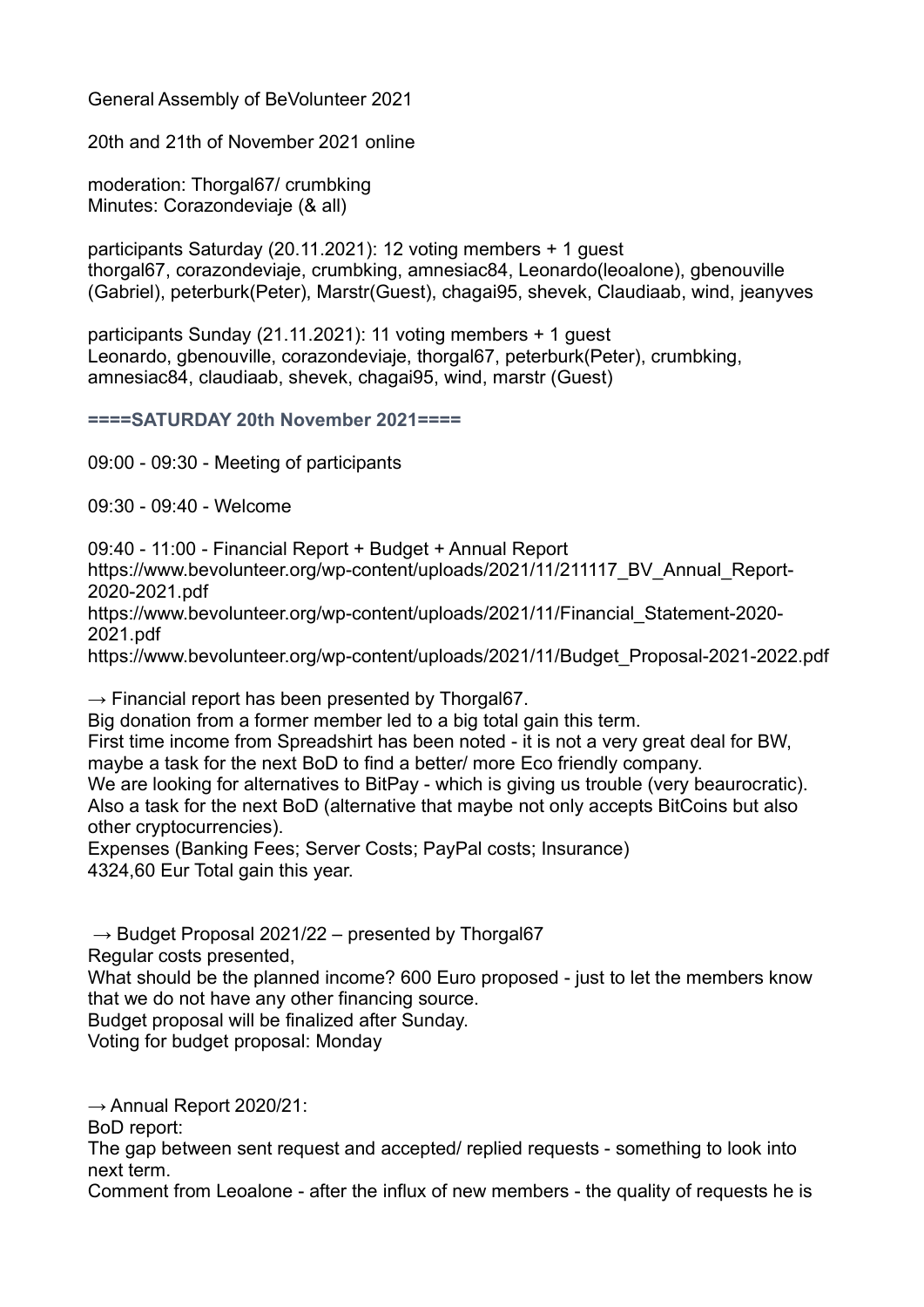getting on BW has lowered significantly.

Gbenouville - Maybe a job for the NMBW Team; Maybe include something in the Automatic message; best practices for Hosting requests would be a good idea. Maybe a pop-up that can be easily switched in the future explaining how to write a good request; There will be a FAQ item on that too Gbenouville commented. To be discussed in a thread in The BV forum.

Teams Presented:

- Frontend/ Design

 - SysAdmins - activity has risen; new and old servers working in parallel (and it will continue for some months) - issue with OTRS migration/ closing.

- Development Team;

- Testing team - team has grown and did a good job for the 3 releases;

 - Communications - maybe more activity on Instagram (or setting up an account, if we don't have one yet)

- Translations;

- Spam checkers and Safety;

 - Support team - big trouble that there are now 2 tools (OTRS and Zammad) for training new volunteers (no-one really knows at this moment what will be the final solution)

- Forum Moderators - hopes to set up a better group structure (topic from GA2020)

 - New Members BW Team - Greet members that put some effort into their profile; the Automatic message still expected (has not been implemented yet - hopefully a priority can be put on that)

- Ombudsperson

11:15 - 11:30 - Coffee (or tea) break (or buffer time in case of delays)

11:30 - 13:00 - TOPIC 1 = Topic A: Open Hospitality Network:

https://www.bewelcome.org/group/94/forum/s23732-

GA2021Topic\_AOpen\_Hospitality\_Network and

https://www.bewelcome.org/group/94/forum/s23121

Chagai95 participates in the initiative and summarized the idea – the initiators want to federate between hospitality exchange platforms (BW, WS, TR, Couchers, anything to come) - platform to exchange information between each other - map members of other platforms (all the platforms that would join); BW is welcome to join; Open Hospitality Network did not reach as they do not have things ready to offer - but they are open to discuss and talk what all participating platform would expect.

Chagai is doing a proof of concept if things are possible using 2 TR instances; Michael, Mariha, David (SysAdmin); trying to find how to share the data between specific platforms, concerning security/ privacy data.

Funding - https://nlnet.nl/ - if potentially some developer wanted to work for money - that would have to be discussed (money spent ticket based).

(https://nlnet.nl/foundation/network.html (includes Mozilla, Linux Foundation, FreeBSD Foundation) )

Currently using TrustRouts framework for the proof of concept. Based on what that shows they may (would like to?) to make a protocol out of it.

There are different options to do technically (show only there are x members on the other platform and "please create a profile there"; or enabling members to talk over the other platform).

But the big obstacle can be the EU GDPR; also this is creating another website for people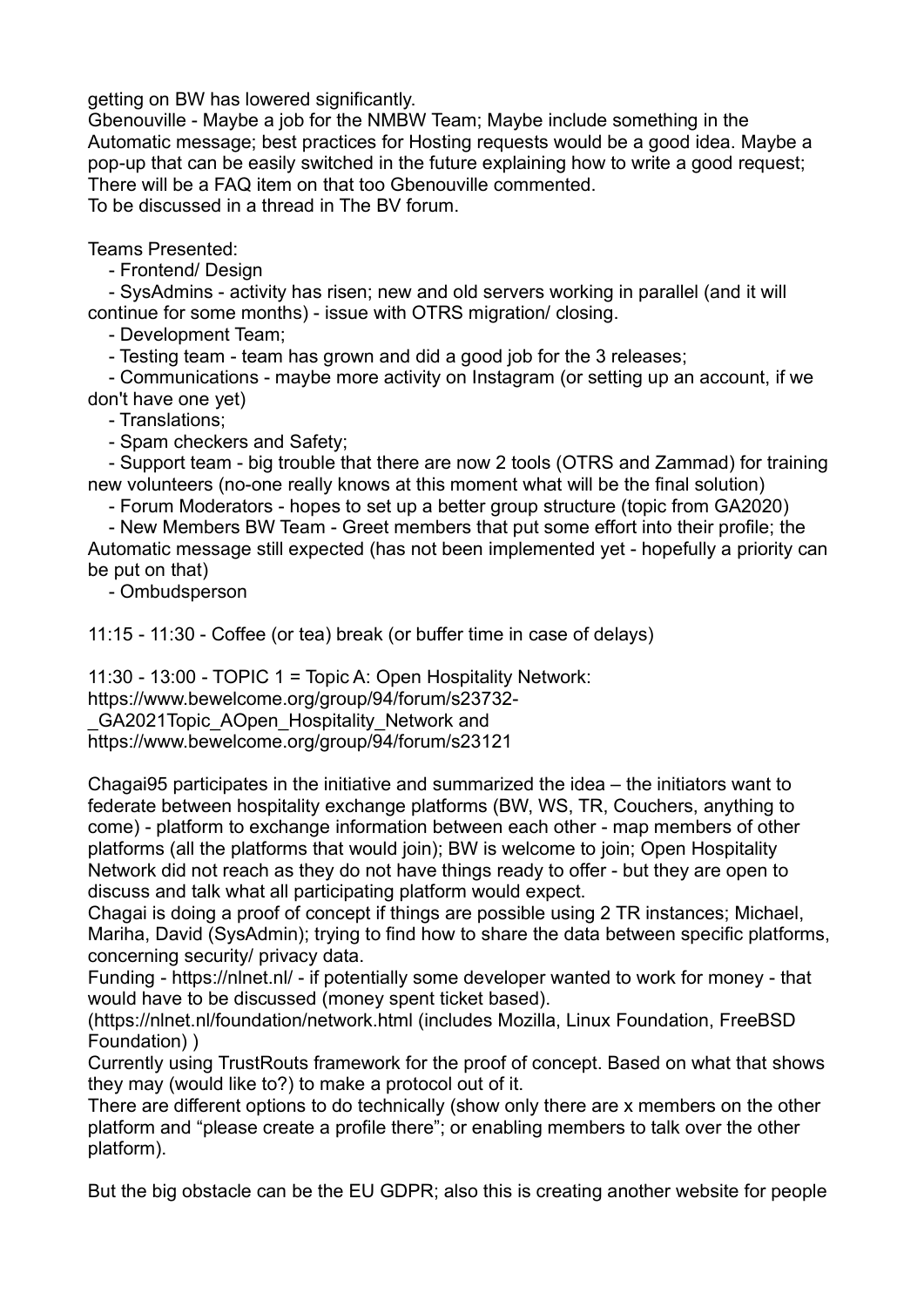to join - Response - there are some people that want to create their new page and the idea of the Open Hospitality Network is to embrace them all somewhere and at least ask if they are willing to talk to others

-> Is it how internet works? One stronger platform, few smaller platforms? Or a metasearch - does it work for social networks?

-> Privacy concern potential solution - ask users if they agree to share part of their data (radio button on the profile)

-> Important - Connect between TR and BW?

-> Would be great to see one day some host of other platforms (TR, couchers ) in our member search by such a connection to OHN

-> EU GDPR issues can be addressed by asking permissions from our members

-> discussion is quite controversial and there are several views of the network

(OHN Telegram chat link for anyone interested =

https://t.me/joinchat/bSRAq8EqivM4ZmZi)

OHN is working to be in a more advanced stage - then potentially involvement form BW would be needed - at this stage no tasks are on the BW site.

13:00 - 14:00 - Lunch break

14:00 - 14:50 - TOPIC 2 = Topic C (Structures and Procedures of BW/ BV/ BoD): https://www.bewelcome.org/group/94/forum/s23734-

GA2021Topic CStructures and procedures of BWBVBoD

It is not very clear now where the procedures are, what they are; Knowing them would be useful for the Forum Moderators - if the decisions is a team decision; or was/ needs to be approved by the BoD or GA.

Procedures are not well documented anywhere (apart from ToU and some legal documents)

E.g. someone joining Safety team - what rights should they have; creating polls - what are the rules; Sending a newsletter; translations;

-> Where to put it? - NextCloud? "possibility to give rights on documents" (downside another external site - to which people need to be granted access). Group wiki? too "open"

- could be a good way for Newbies to browse around

- challenge: make it easy, update regularly

- one of the initial BW principals was transparency - so the idea is not to too many documents we would like to hide form the general public. Also it can be challenging to some people interested in volunteering to create several further logins in other pages.

- BeVolunteer/ Wordpress? Something easy to use needs to be found.

- Limiting to particular group Wiki - for some things it may be not very practical; can search so well on groups Wiki

- List preferred basic tools to be used?

- Keep using the group Wiki to show basic information how it works (how a team works; how to join); more technical procedures or that need rights - use NextCloud

-> Procedures - what are decisions to be taken by the team internally; what should be discussed in BV forum; what should be decided by the BoD and what by GA - > Next term BoD to contact all the team and ask them about their procedures and what are they missing; Could potentially link form Group Wikis to NextCloud (if shared or with info whom to contact to get rights assign)

-> Question - whom should be granted NextCloud rights and what if something changes in a particular team (someone leaves; someone becomes an admin); whom to contact to get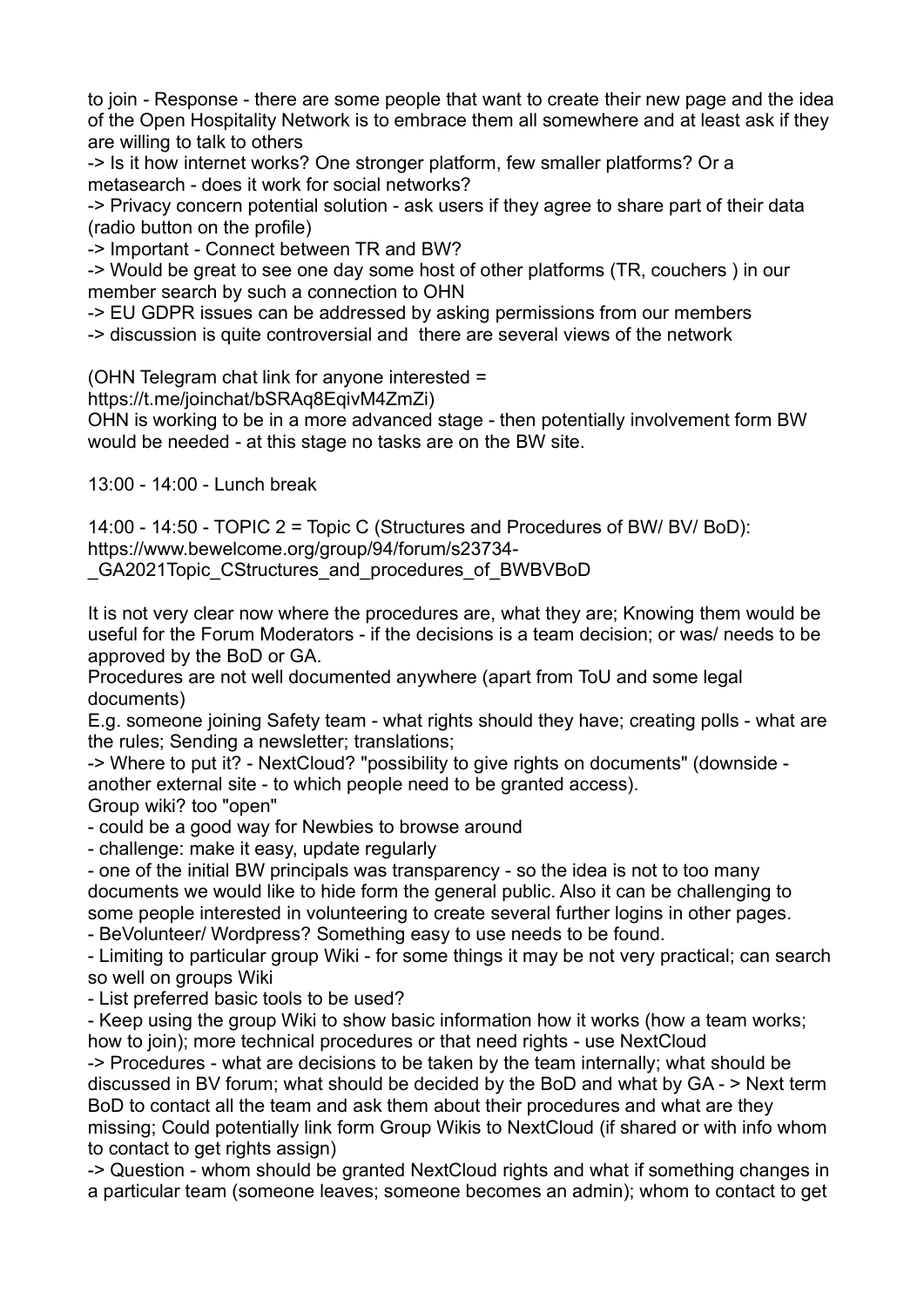certain rights?

- It is possible to make groups with rights on NextCloud (Marstr)

-> Discussion should be started with team coordinators what procedures are needed; needs to be know how grant rights and which rights are needed, who can get them, under what conditions; what conditions are needed to join a team (in some cases it is clear for some teams, in others it is not - make the conditions easy to find; challenge will be writing the procedures;

- which people need to sign an NDA is also important

14:50 - 15:30 - Coffee (or tea) break (or buffer time in case of delays)

15:30 - 16:00 - Who wants to be a candidate for BoD? Explain the BoD job more in detail.

Currently one (2) candidates: thorgal67 and gbenouville

## ====SUNDAY 21st November 2021====

09:30 - 10:45 - TOPIC 3 = Topic D+E (Additional Tech GAs during the year + More topics discussion prior to GA + GA dedicated more to official part and guest):

https://www.bewelcome.org/group/94/forum/s23735-

GA2021Topic\_DAdditionalminiGAs\_during\_the\_year\_dedicated\_to\_technical\_matters and

https://www.bewelcome.org/group/94/forum/s23736-

GA2021Topic\_EDiscuss\_topics\_more\_before\_the\_GA\_and\_have\_GA\_dedicated\_more\_t o the official part meeting maybe quest

Leoalone suggests 2 additional GAs - one technical; one maybe to talk about administration topics - potentially organize in different places. Currently the single GA half of it being purely bureaucratic topics.

Crumbking - currently one GA is quite compressed, packed with a lot of topics - even if announced in advance some people may not want to participate in the official parts (Annual Report, BoD candidates) - that can make GA not so attractive to volunteers/ BeVolunteers - idea is to have topics discussed in more time - not just 1-2 weeks before the GA - maybe since July - and try to come out with voting proposals.

GA - per the status needs to be called at least one month in advance and there needs to be a minimum of voting members participating.

Maybe an idea is to have unconferences/ hackatons (for technical stuff) and some other meeting for administrative purposes/ meeting purposes.

-> Organizing extra GA - not compulsory but can be requested as need arises? (if a voting decision is needed)

-> Claudiaab - topics requested by Leo would rather be idea for an unconference - if there is anything to vote upon as the result - this can be decided by BoD

- it may get quite frustrating for the BV members if they get bombarded every 3-4 months with invitations for additional GAs.

Rather organize an unconference or a BV cafe and if a result appears that needs an official voting (can't be decided by the BoD solely) then an eGA must be called.

Do you think this topic (having additional GAs) needs to have an official vote? (8-)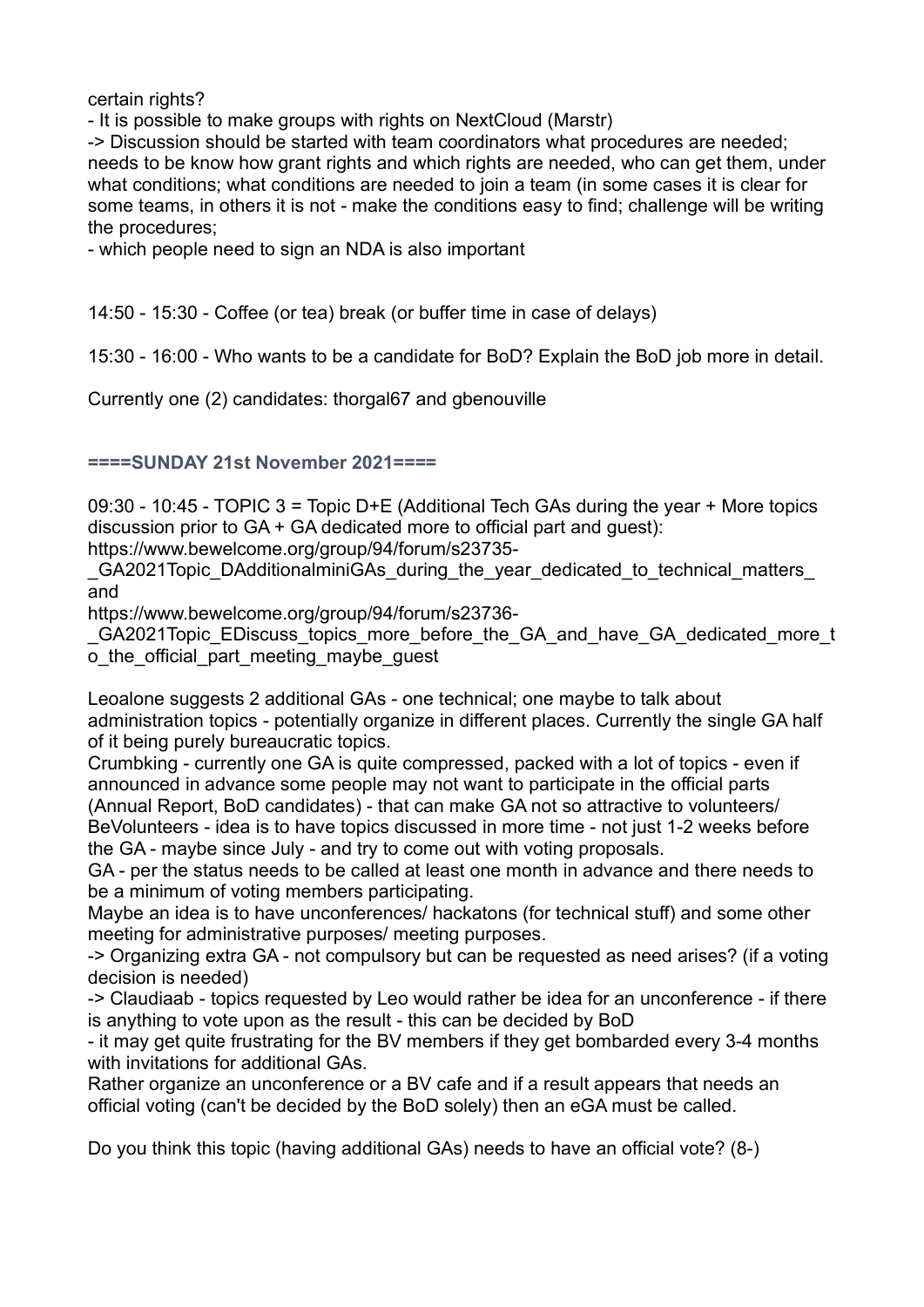Additional wording from leoalone's proposal

Leonardo:10:37 "The GA mandate the BoD to have on 2022 the oGA of november only online and reserved for the obligatory topics; and organizing at least one eGA during the year for other topics, to favour the participation of BW members; Members are welcome to organize meeting [unconferences] during the year, and the board will be ready to indict without delay an eGA in case would arise the need for a vote"

Do we need to vote on this? (7-)

Topic E:

Have GA prepared a little earlier - start gathering topics earlier (maybe also make this for all BW member) - maybe not all topics - but e.g. Open Hospitality Network would be interesting to find BW members opinion

11:00 - 11:15 - Coffee (or tea) break (or buffer time in case of delays)

11:15 - 12:45 - TOPIC 4 = Topic F (Setting up a decision database): https://www.bewelcome.org/group/94/forum/s23737- \_GA2021Topic\_FSetting\_up\_a\_decision\_database

Amnesiac84 explains: There was a decision making tool where each member of BW could add some requests (https://www.bewelcome.org/wiki/Suggestions) - the tool got lost, and so did the decisions - same as BoD or previous GAs decisions get lost over time - so it would be good to have them stored all in one place to know what was decided and when (and maybe also some reasoning behind) - not to discuss it over and over again - or maybe be able to say that circumstances have changed and we need/ should discuss that again.

Both technical as well as BoD decisions (e.g. also important decisions from the treasurer)  $\rightarrow$  What decisions should we include and who should be able to write them and read them?

 $\rightarrow$  Start with official decisions from the past of the GAs and BoD (including maybe a thread link where the discussion happened) - for future BV members to check.

Shell we vote only on principal to have it or also on how to do it (what tool)? Wiki? Excel on next cloud (accessible to the BV members)?

No vote necessary per the common agreement.

 $\rightarrow$  It was agreed that the BoD would initiate the task to store somewhere the procedures and to initiate the decisions database. What kind of decisions should be put up - who should be responsible? BoD? Common effort?

If there is a process behind the decision in the future - it should be documented. The idea is to start maybe with new decisions to be documented immediately and then document the previous decisions as time allows.

12:45 - 13:45 - Lunch break

13:45 - 15:00 - Proposals to be voted upon - wording

Please vote now for the following proposal: use +1, -1 or 0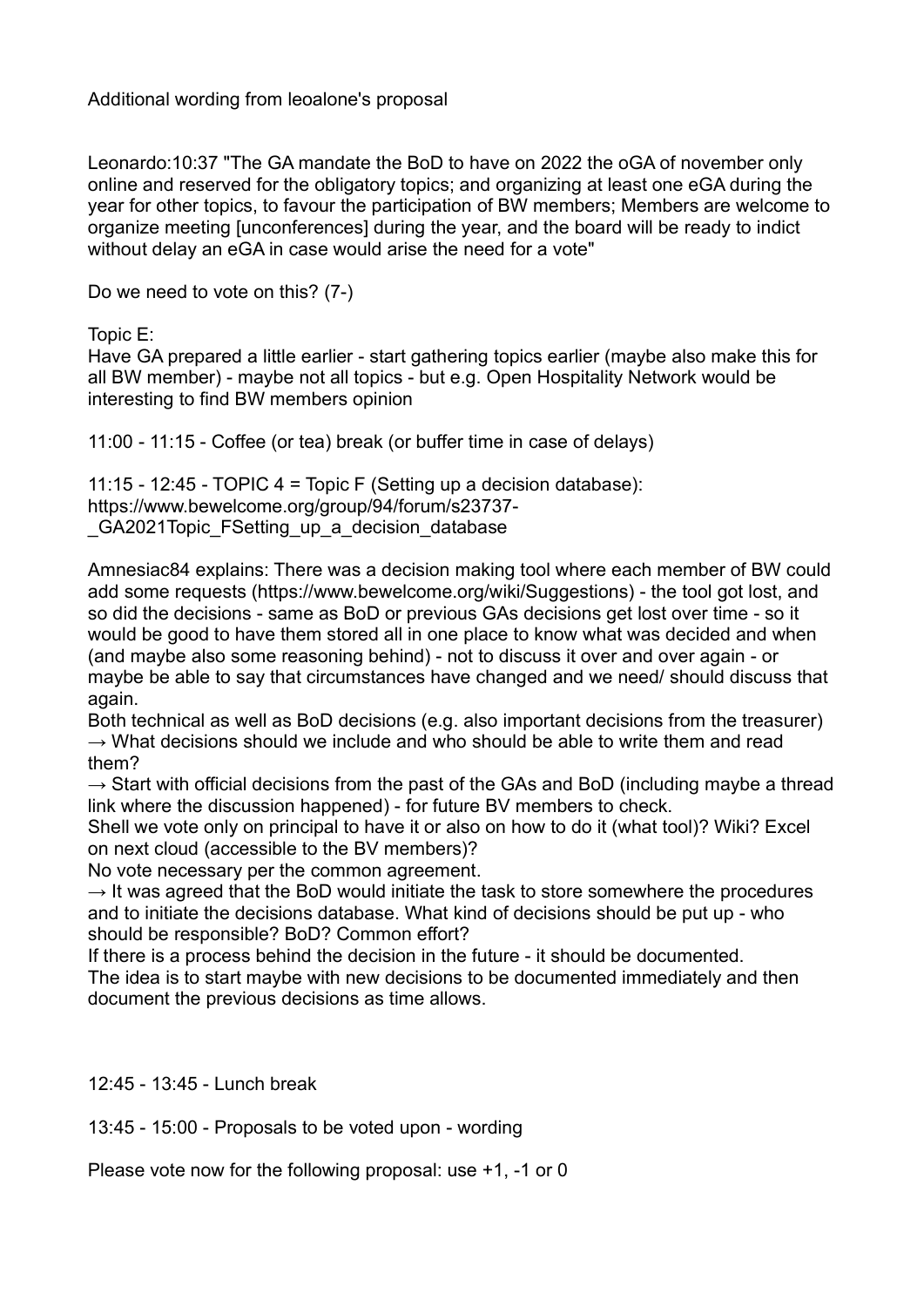a) After reaching our donation goal, we should inform our members that we have reached the goal, and that they are welcome to donate to non-profit organisations that provide services to BW/BV and that are listed on a wiki page (7+)

 b) After reaching our donation goal, we should inform our members that a percentage of the surplus can be donated by BeWelcome to non-profit organisations that provide services to BW/BV and that are listed on a wiki page (3+, 3-)

Poll #1 : [GA2021-01] Annual Report 2020-2021

Please find the BV Annual Report 2020-2021 HERE

Question: Do you approve the BV Annual Report 2020-2021?

**YES** NO I ABSTAIN

RESULT: YES – 22 votes; NO – 0 votes; I ABSTAIN – 0 votes

Poll #2: [GA2021-02] Financial Statement 2020-2021

Please find the BV Financial Statement 2020-2021 HERE

Question: Do you approve the BV Financial Statement 2020-2021?

YES  $N<sub>O</sub>$ I ABSTAIN

RESULT: YES – 22 votes; NO – 0 votes; I ABSTAIN – 0 votes

Poll #3: [GA2021-03] BV Budget 2021-2022

Please find the BV Budget 2020-2021 HERE

Question: Do you approve the BV Budget 2021-2022?

YES NO I ABSTAIN

RESULT: YES – 21 votes; NO – 0 votes; I ABSTAIN – 0 votes

Poll #4 [GA2021-04] Do you elect wind as ombudsman?

Question: Do you elect wind as ombudsman?

**YFS**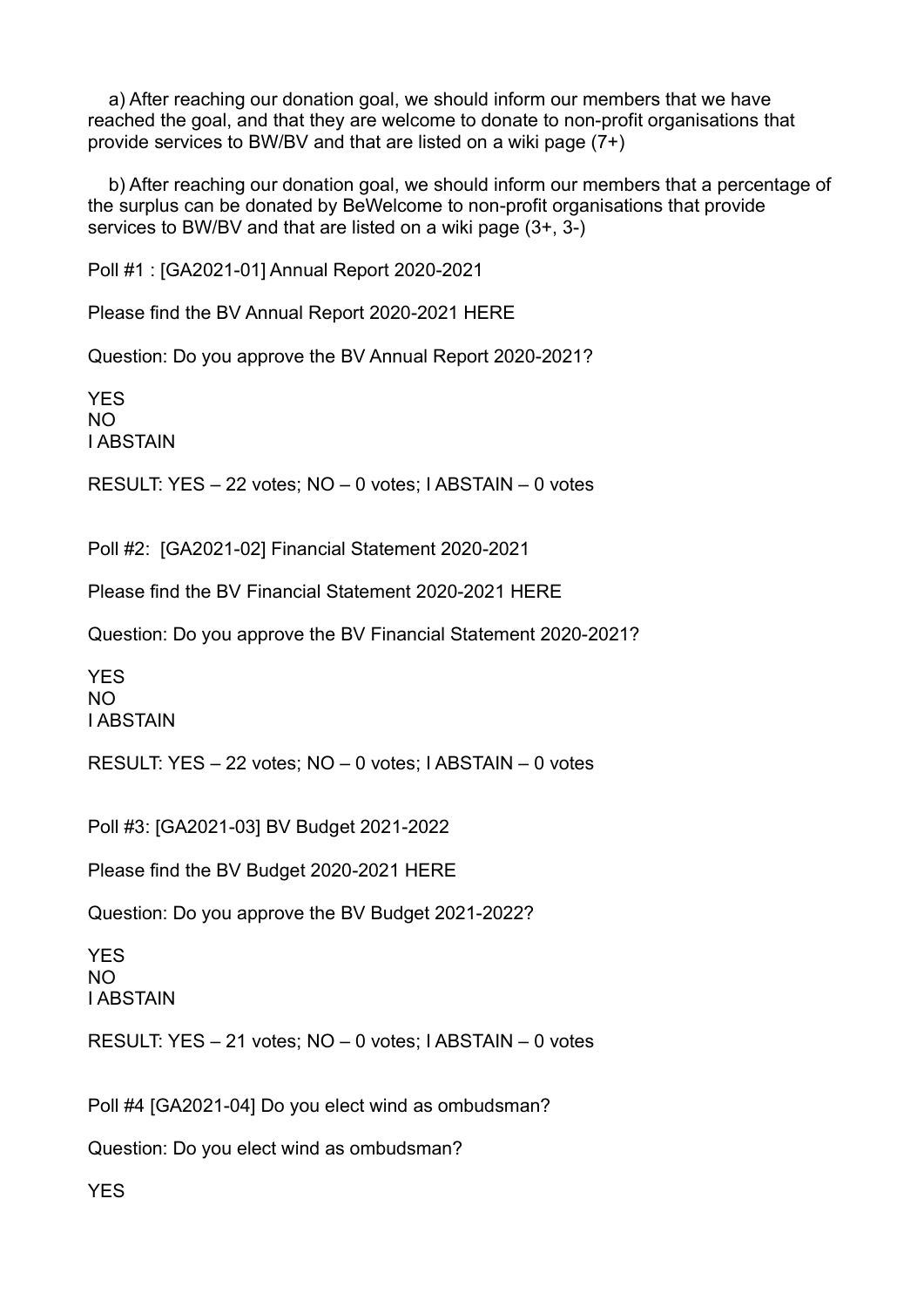NO I ABSTAIN

RESULT: YES – 18 votes; NO – 2 votes; I ABSTAIN – 2 votes

Poll #5 [GA2021-05] Do you elect thorgal67 to the BoD?

Question: Do you elect thorgal67 to the BoD?

YES NO I ABSTAIN

RESULT: YES – 21 votes; NO – 1 vote; I ABSTAIN – 0 votes

[GA2021-06] Do you elect gbenouville to the BoD?

Question: Do you elect gbenouville to the BoD?

YES NO I ABSTAIN

RESULT: YES – 21 votes; NO – 1 vote; I ABSTAIN – 0 votes

[GA2021-07] Do you elect peterburk to the BoD?

Question: Do you elect peterburk to the BoD?

YES NO I ABSTAIN

RESULT: YES – 20 votes; NO – 1 vote; I ABSTAIN – 0 votes

Group GA2021 | BeWelcome

https://www.bewelcome.org/group/2981

[GA2021-08] Co-operation with Open Hospitality Network

The Open Hospitality Network (OHN) is a project that would make it possible (amongst other features) to show members from multiple open hospitality networks on one page. If accepted, the BoD will contact OHN to tell them BW may be interested in co-operation

Question: Do you mandate the BoD to contact OHN and inform them that BW may be interested in co-operation?